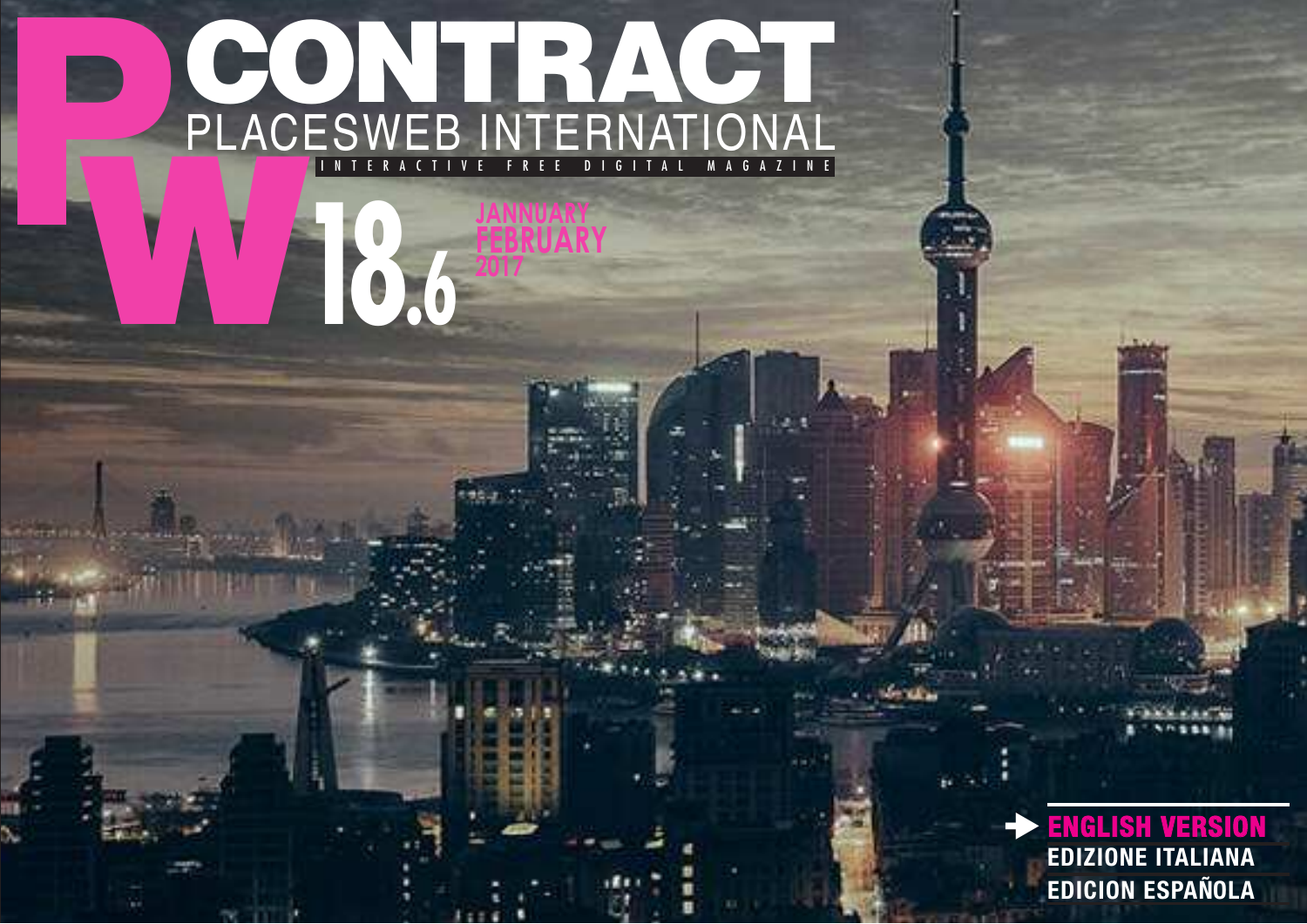



## INNOVATIVE COMPANIES HOTEL IN **ANGLET**

**Architects GUIRAUD-MANENC** Architect in Charge **GUIRAUD-MANENC [http://guiraud-manenc.com](http://www.guiraud-manenc.com)**

Location **64600 ANGLET, FRANCE** Project Year **2016**

Located on the Landes de Juzan campus in Anglet, the place where can be found innovative companies among academic research and industrial knowledge. This business hotel, protected in the heart of the Basque coast, is a reflection of the dialogue between the landscape and the project. The project's environmental challenge is to make the architecture an interior landscape constructed in harmony with the surrounding natural landscape. The building is manifested in its implementation by making perceptible the structural forces, the innervating networks, architectural elements in full participating in the Identity of the place. The atmospheres are qualified by precise assemblages of raw and durable materials as concrete, wood and metal. The architecture is revealed with subtlety in order to create, at the heart of the agglomeration, a privileged environment, calm and conducive to work. The limits between the exterior and interior are deliberately blurred in order to benefit from the vitality of the environment, with the concern to integrate in the heart of the building the presence of natural light and its variations. The facade of the offices opens generously on nature. External walkways let you enjoy the softness of the site and encourage informal meetings by extending outside the workspaces, as an open forum for discussions of ideas.







**PW CONTRACT PLACESWEB** 

CONTRACT PLACESWEB

 $\geq$ 

Architecture Hospitality Outdoor Luxury Yachting Wordplaces Retail